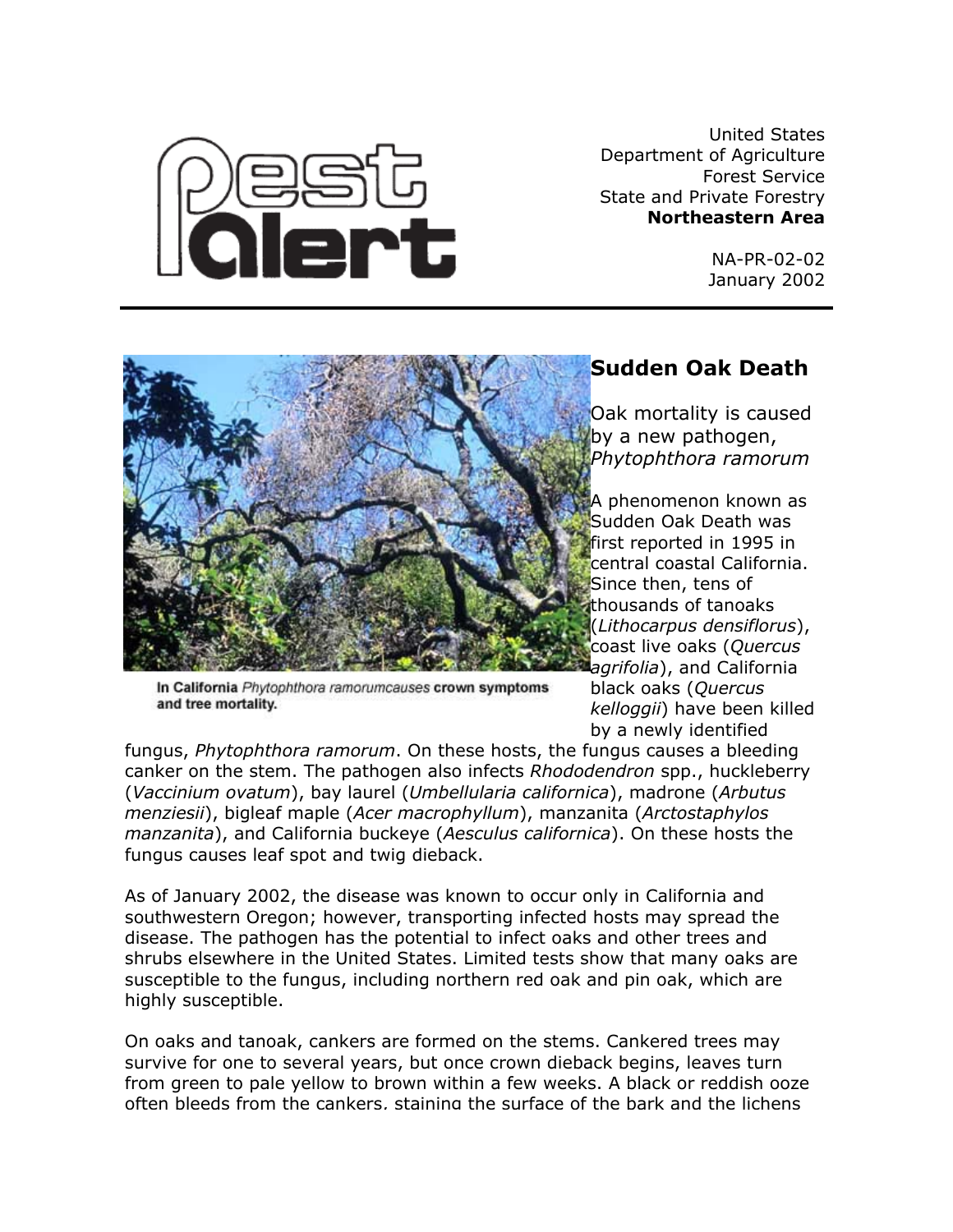that grow on it. Bleeding ooze may be difficult to see if it has dried or has been washed off by rain, although remnant dark staining is usually present.

Necrotic bark tissues surrounded by black zone lines are usually present under affected bark. Because these symptoms can also be caused by other *Phytophthora* species, laboratory tests must be done to confirm pathogen identity.

In the Eastern United States, other disorders of oaks have similar symptoms. See the reverse of this sheet for descriptions. If unusual oak mortality occurs and symptoms do not match these regional disorders, evaluate affected trees for *Phytophthora ramorum*.

In the United States, sudden oak death is known to occur only along the west coast. However, the fact that widely traded rhododendron ornamentals can be infected with the pathogen and the demonstrated susceptibility of some important eastern oaks make introduction to eastern hardwood forests a significant risk. Early detection will be important for successful eradication. Oaks defoliated early in the growing season by insects or pathogens may appear dead, but leaves usually reflush later in the season. Canker rots, slime flux, leaf scorch, root diseases, freeze damage, herbicide injury, and other ailments may cause symptoms similar to those caused by *P. ramorum*. Oak wilt, oak decline, and red oak borer damage are potentially the most confusing. See the reverse of this sheet for comparisons with sudden oak death symptoms.



Ooze bleeds from a canker on an infected oak.



Black zone lines are found under diseased bark in oak.

To report infected trees or to receive additional information, please contact your State or Federal forest health specialist. On the Internet, visit the SOD home page at [http://www.suddenoakdeath.org/.](http://www.suddenoakdeath.org/) To distinguish this new disease from diseases with similar appearance, visit [www.na.fs.fed.us/SOD](http://www.na.fs.fed.us/SOD).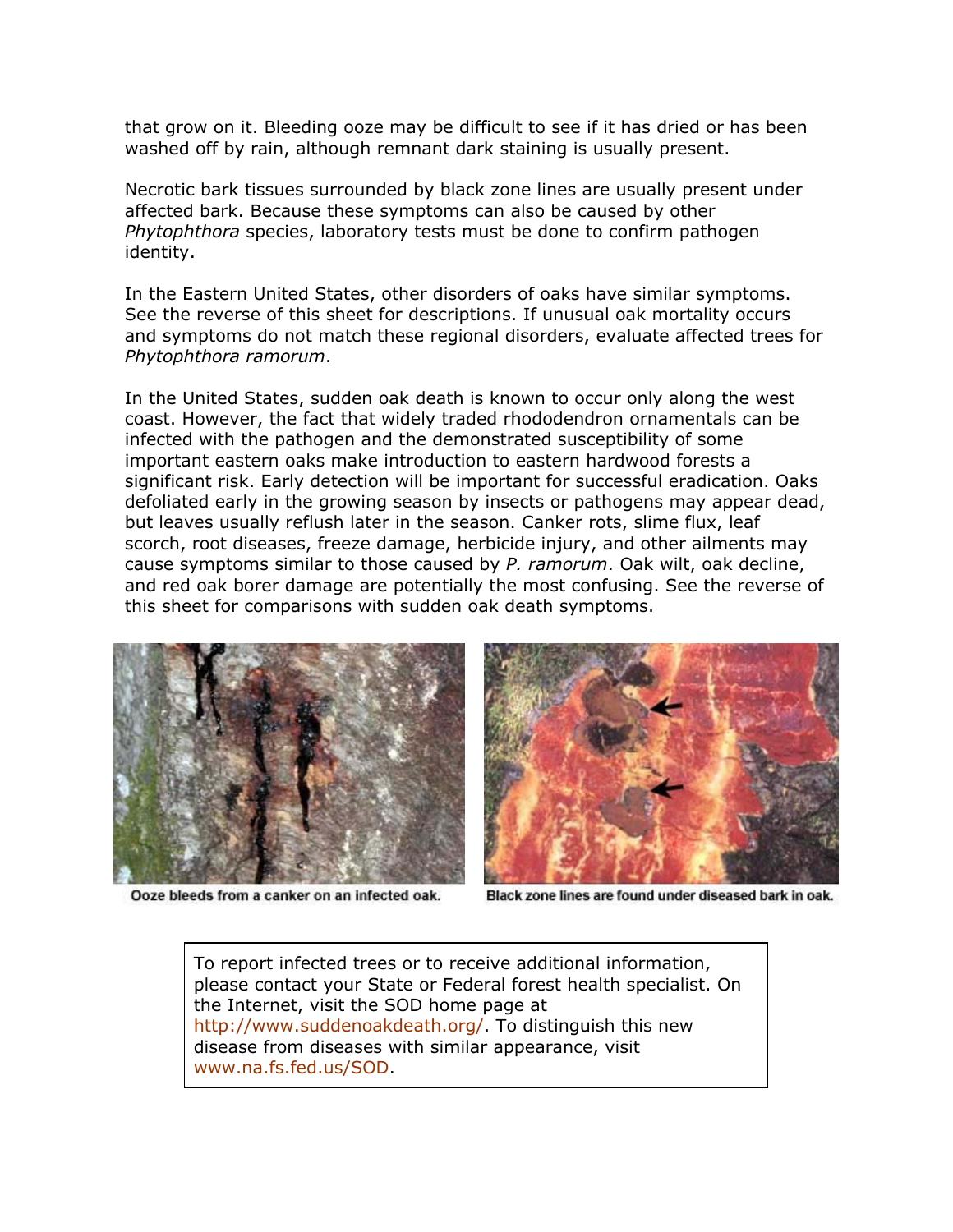Eastern Oak Disorders That Resemble Sudden Oak Death

In eastern hardwood forests, sudden oak death can be confused, in particular, with oak wilt, oak decline, and red oak borer damage. Descriptions of these disorders and comparisons with sudden oak death follow.

Oak Wilt



Oak wilt quickly kills most infected trees. Wilting leaves turn brown at the margins (inset) and fall as the tree dies.

Oak wilt is an aggressive fungus disease caused by *Ceratocystis fagacearum*. It is one of the most serious diseases in the Eastern United States, killing thousands of oak trees in forests, woodlots, and home landscapes. Susceptible hosts include most oaks in the red oak group and Texas live oak. Symptoms include wilting and discoloration of the foliage, premature leaf drop, and rapid death of the tree within days or weeks of the first symptoms. Trees become infected with oak wilt in two ways: through connections between root systems of adjacent trees, and through insects that carry the fungus to other trees that have been wounded.

Similarities: Oak wilt can also kill trees very quickly, especially if infection begins through root grafts. Differences: The oak wilt pathogen does not cause cankers on the stems, and no bleeding is associated with this disease. Dark staining may be evident under the bark

of trees with oak wilt, but there are no conspicuous zone lines. Oak wilt typically causes red oak leaves to turn brown around the edges while the veins remain green. Leaves are rapidly shed as the tree dies. Conversely, in live oak with the sudden oak death pathogen, the veins first turn yellow and eventually turn brown. Leaves are often retained on the tree after it dies.

Oak Decline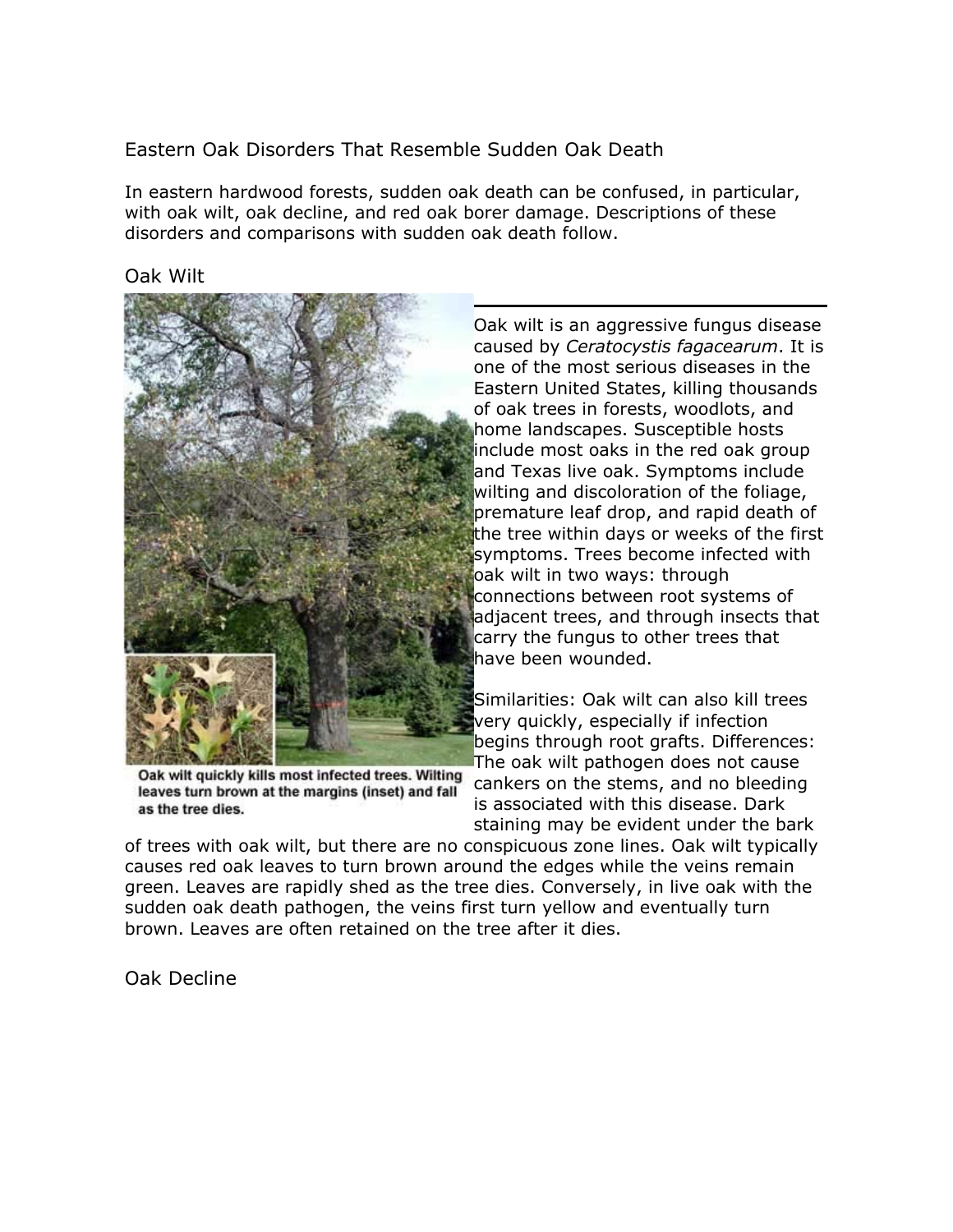

Oak decline is a slow-acting disease complex that can kill physiologically mature trees in the upper canopy. Decline results from interactions of multiple stresses, such as prolonged drought and spring defoliation by late frost or insects, opportunistic root disease fungi such as *Armillaria mellea*, and inner-bark-boring insects such as the twolined chestnut borer and red oak borer. Progressive dieback of the crown is the main symptom of oak decline and is an expression of an impaired root system. This disease can kill susceptible oaks within 3-5 years of the onset of crown symptoms. Oak decline occurs throughout the range of eastern hardwood forests, but is particularly common in the Southern Appalachian Mountains in North Carolina, Tennessee, and Virginia, as well as the Ozark Mountains in Arkansas and Missouri.

Similarities: Oak decline can cause Oak decline can take years to kill an entire tree.

death of many oaks on a landscape scale. Moist, dark stains may be present on the trunk of trees affected by oak decline. Differences: Oak decline shows evidence that dieback has occurred over several years from the top down and outside inward. Newly killed branches with twigs attached are usually found in the same crown as those in a more advanced state of deterioration killed years before. Dieback associated with sudden oak death occurs over a growing season or two. The inner bark beneath the dark stain associated with stem-boring-insect attacks has a discrete margin with no zone lines or evidence of canker development beyond the attack site.

Red Oak Borer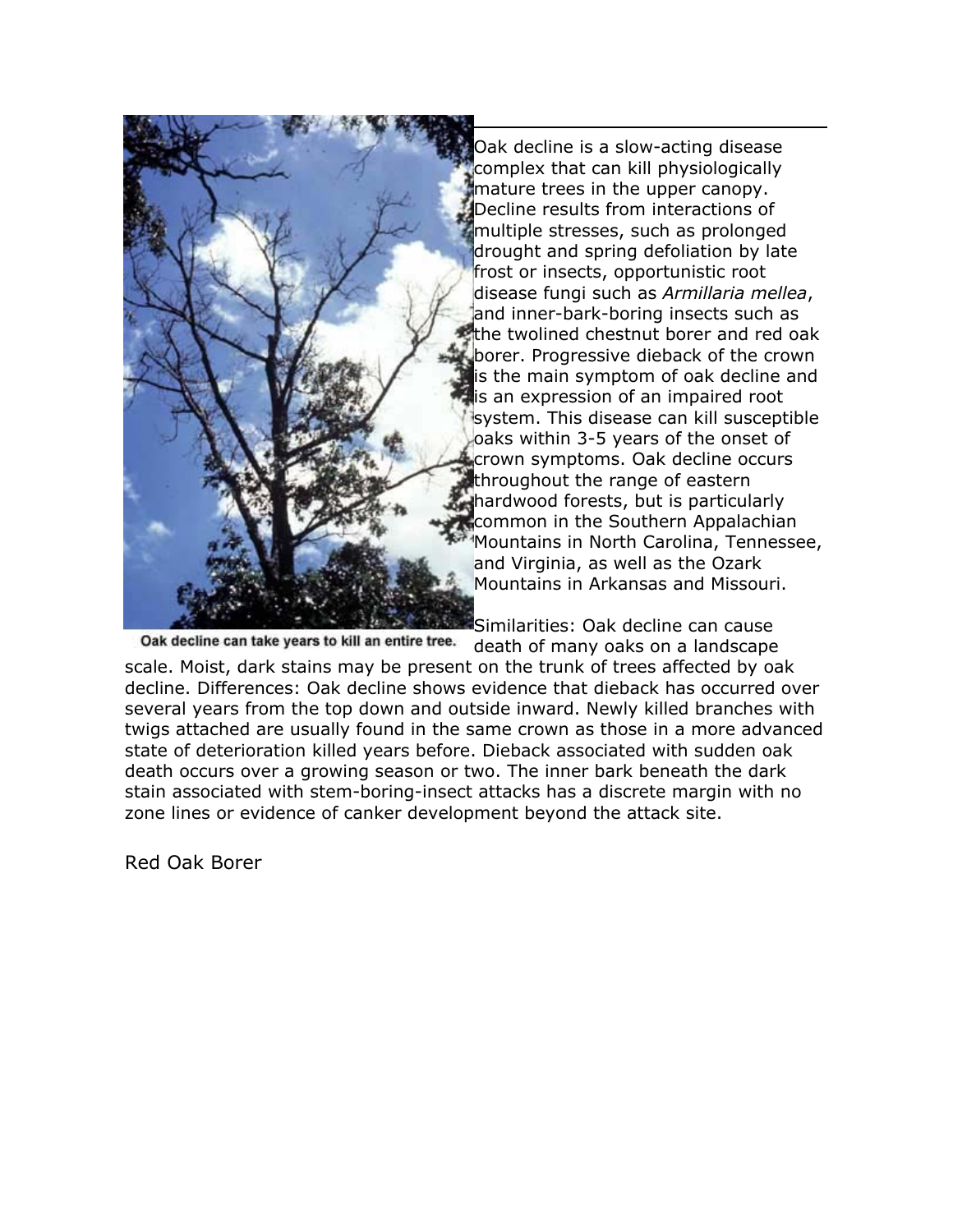

Tunnels in the inner bark indicate the presence of red oak borer.

Red oak borer (*Enaphalodes rufulus* (Haldeman)) attacks oaks of both red and white groups throughout the eastern United States, but prefers members of the red oak group; however, it does not kill trees. Outbreaks are associated with stressed trees that eventually die from oak decline. The complete life cycle takes 2 years. Adults are 1-1.5 inches long with antennae one to two times as long as the body. Larvae are the damaging life stage. Adult females lay eggs in midsummer in refuges in the crevices of the bark. Newly hatched larvae bore into t he phloem, where they mine an irregular burrow 0.5-1 inch in diameter before fall. In spring and summer of the second year, dark, moist stains and fine, granular frass may be seen on the trunk. Exposure of the inner bark reveals the frass-packed burrow and the larva, if it has not bored more deeply into the wood to complete development. Mature larvae are stout, round-headed grubs about 2 inches long before they

pupate deep in the wood.

Similarities: Moist, dark stains and fi ne frass may be present at sites of red oak borer attack. Differences: With red oak borer the inner bark beneath the dark stain contains a frass-packed burrow and has a discrete margin with no zone lines or evidence of canker development beyond it.

## **For further information on related disorders:**

**Oak Wilt:** [http://www.na.fs.fed.us/spfo/pubs/howtos/ht\\_oakwilt/toc.htm](http://www.na.fs.fed.us/spfo/pubs/howtos/ht_oakwilt/toc.htm) **Oak Decline:**

 <http://www.na.fs.fed.us/spfo/pubs/fidls/oakdecline/oakdecline.htm> **Red Oak Borer:** 

 [http://www.na.fs.fed.us/spfo/pubs/fidls/Red%20Oak%20Borer/redoak.htm](http://www.na.fs.fed.us/spfo/pubs/fidls/Red Oak Borer/redoak.htm)  **Other Pest Publications:** <http://www.na.fs.fed.us/pubs>

## **Prepared by:**

**Joseph G. O'Brien**, USDA Forest Service, Northeastern Area **Manfred E. Mielke**, USDA Forest Service, Northeastern Area **Steve Oak, USDA Forest Service, Southern Region**